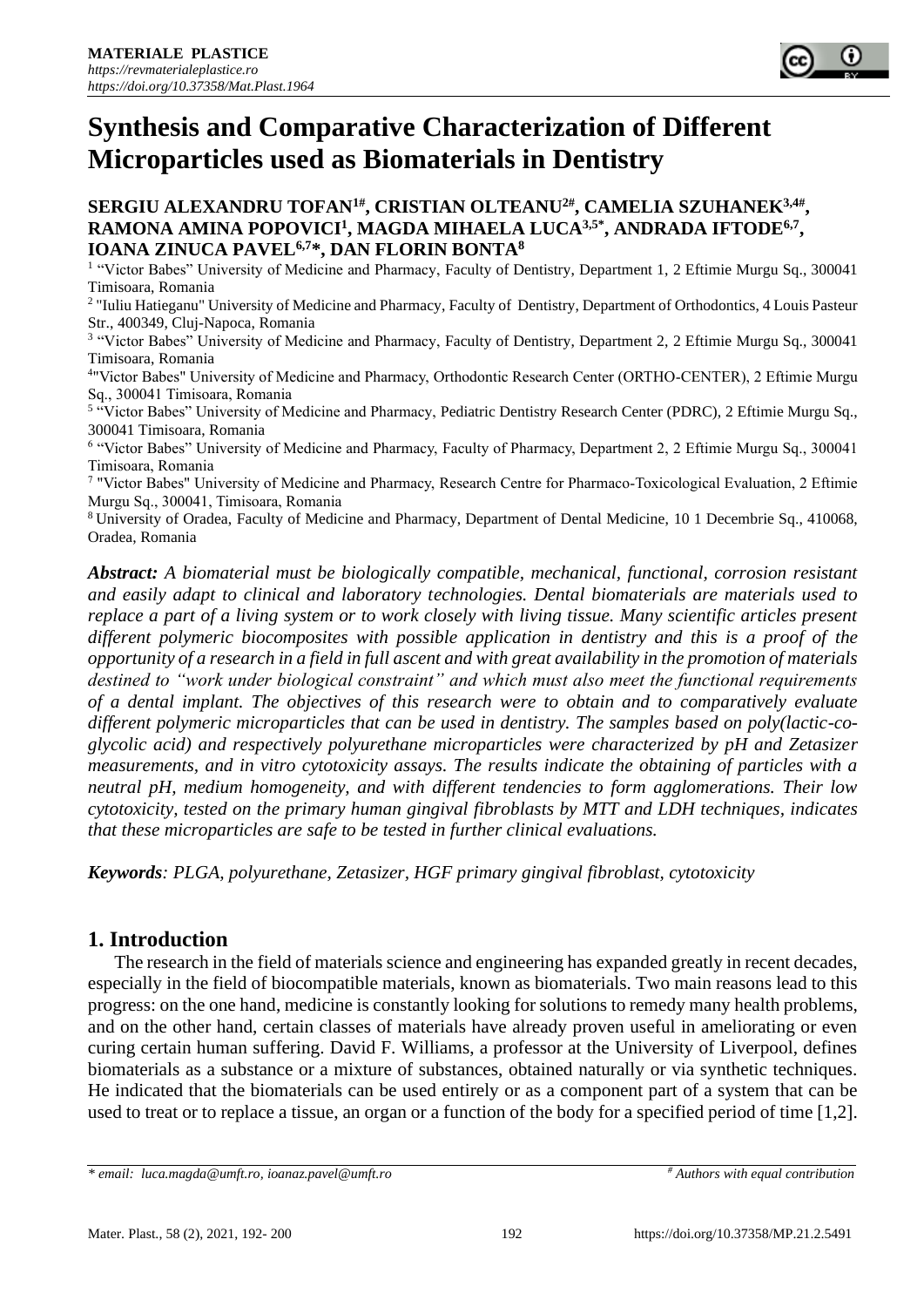The performance of the field and the condition of success in oral implantology requires today the revision and the re-evaluation of the means that essentially contribute to ensuring the stability and durability of the implant, starting from the nature of the biomaterial and continuing with the characteristics of the optimally designed biosurfaces. The dynamics of development and the advances in oral implantology cannot be separated from the dynamics of research development in materials science and engineering and the capitalization of top results of teams of researchers in interdisciplinary fields such as chemistry, biology, engineering and dentistry. Current research on the modification and control of the biomaterial-tissue interaction for improving the process of osseointegration of the implant are oriented towards capitalizing on the progress made in regenerative medicine, using tissue engineering techniques and developing the field of biomimetic materials (so-called intelligent biomaterials) [3].

The most commonly used synthetic biomaterials are: (1) metallics or alloys (good electrical and thermal conductivity, mechanical strength and high rigidity; they are used in orthopedics, oral and maxillofacial surgery; (2) polymeric (poor electrical, thermal conductivity and mechanical resistance, are very ductile and resistant to shocks; they are used as hydrogels, for contact lenses, hemodialysis membranes, vocal cord replacements, artificial skin, tendons, etc.); (3) ceramics (high resistance to mass, rigidity and fire resistance, corrosion resistance; they are used in dentistry, ophthalmology, orthopedics etc.) [4].

The polymeric biomaterials based on polyethylene, polyvinyl, polyesters, PTFE and silicon rubber are used in cardiovascular implants, while polyethylene, polymethyl and polymethacrylates are often found in orthopedics implants and polylactic and/or polyglycolic acids are used in the synthesis of artificial tissues. Nowadays, different combinations and co-polymers are developed to obtain novel materials with enhanced properties.

The use of polymeric materials has increased in dentistry, not only due to their excellent surfaces, but also due to the excellent mechanical and biological properties, as well as the low cost of production and ease of processing.

Polymers are macromolecules with high molecular weight, resulting from the repetition of structural units from the respective monomers. The most commonly used polymers in dentistry are: polymethyl methacrylate (PMMA) [−{CH2−C(CH3)−CO − OCH3}−], polyethylene (PE) [−(CH2−CH2)−], polyethylene glycol (PEG) [−{CH3(O)−CH3(O)}−], polycarbonate (PC) [−{O−(CO)−O}−], polylactic acid (PLLA) [−{O–CH(CH3)−O}−], polydimethylsiloxane [−{(CH3)2−Si−O}−], polyurethane (PUR) [−(NH–COO)−], poly(e-caprolactone) (PCL) [−{CO(CH2)5−O}−], polypyrrole (PPy) [−{CH4H5−N}−], hexamethyldisilazane (HMDC) [−{C6H19−N5−Si2}−], N-tert-butylacrylamide [−{C7H13−NO)}−], Nisopropylacrylamide  $[-\{C_6H_{11}-NO)\}-]$ , hydrogel  $[-\{C_3H_3-NaO_2\}]-]$  [5].

The main aims of this research were the study of polymeric biomaterials and the evaluation of their biocompatibility on primary human gingival fibroblasts – HGF cells, in terms of cell viability and cytotoxicity.

# **2. Materials and methods**

### **2.1. The reagents**

The following substances were used in this study: ethylene glycol (EG) purchased from Lach-Ner s.r.o. (Czech Republic), 1,4-butanediol (BD) obtained from Carl Roth GmbH (Germany), polyethylene glycol M200 (PEG), acetone, Span® 85, and hexamethylene-diisocyanate (HMDI) acquired from Merck (Germany). D, L lactic acid and glycolic acid were obtained from Fluka. All reagents were kept under the conditions that were mentioned by the suppliers and they were not purified before the synthesis.

### **2.2. The synthesis procedure**

The synthesis of poly(lactic-co-glycolic acid) (PLGA) particles was already described in the literature [6]. A proper amount of polymer was dissolved in acetone and the mixture was then emulsified in a large quantity of water with surfactant (Span<sup>®</sup> 85) at  $55^{\circ}$ C and under vigorous stirring (550 rpm). In the next step, acetone was evaporated at atmospheric pressure with controlling the stirring rate as solvent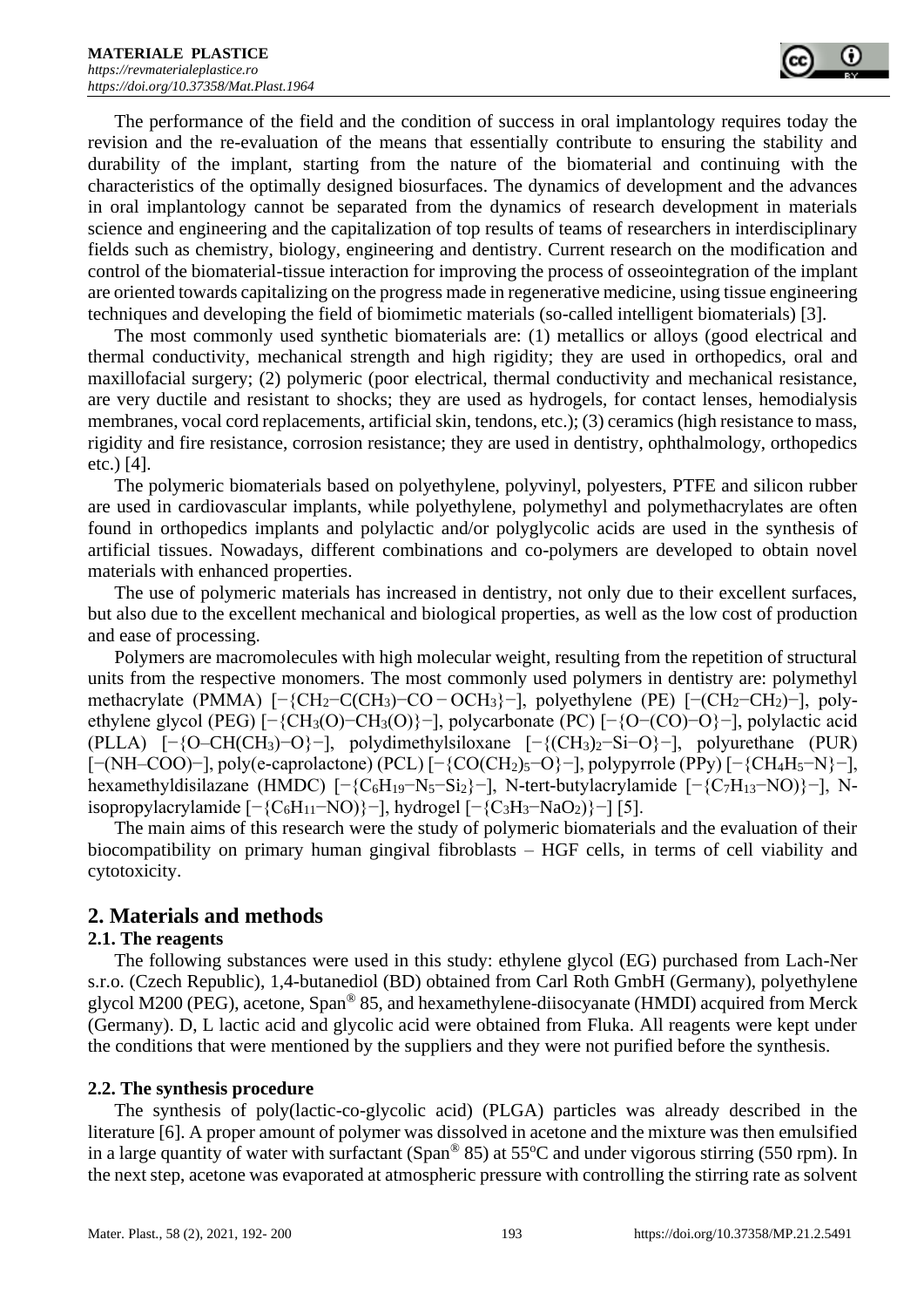

evaporates; the emulsion was transferred in another flask with distilled water without surfactant. Finally, the PLGA microparticles were repeatedly washed and dried. The equation of the chemical reaction is presented in Figure 1.



**Figure 1.** The chemical synthesis of PLGA

Another protocol was used to synthesize hollow polyurethane (PU) microparticles [7], slightly modified:

- an organic component based on a solution containing 5.0 mL HMDI in 50 mL acetone was homogenized under magnetic stirring (400 rpm) at  $25^{\circ}$ C for 10 min;

- a hydroxylic component based on a mixture of 1.6 mL EG, 1.4 mL BD, 2.0 mL PEG, and 1.5 mL Span® 85 in 50 mL distilled water was homogenized in the same conditions;

- the components were then mixed together (350 rpm) at  $30^{\circ}$ C for 3.5 h due to the absence of any catalyst;

- the obtained products were repeatedly washed and centrifuged and they were dried as thin layers in Petri dishes at  $65^{\circ}$ C for almost 48 h.

### **2.3. Evaluation of the samples**

The *pH* of the aqueous solutions (1:50, w/v) of the two polymeric biomaterials was measured with a pH Meter Checker® from Hanna Instruments (USA) at the same temperature (20°C). Commercial buffer solutions, PH ROTI Calipure (*p*H= 4.0, 7.0, and respectively 10.0), were previously used for the calibration of the instrument.

The Zetasizer procedure was involved to evaluate the size and the potential to form agglomerates of the samples by means of a Wallis Zeta potential Analyzer and a Vasco Particle Size Analyzer, both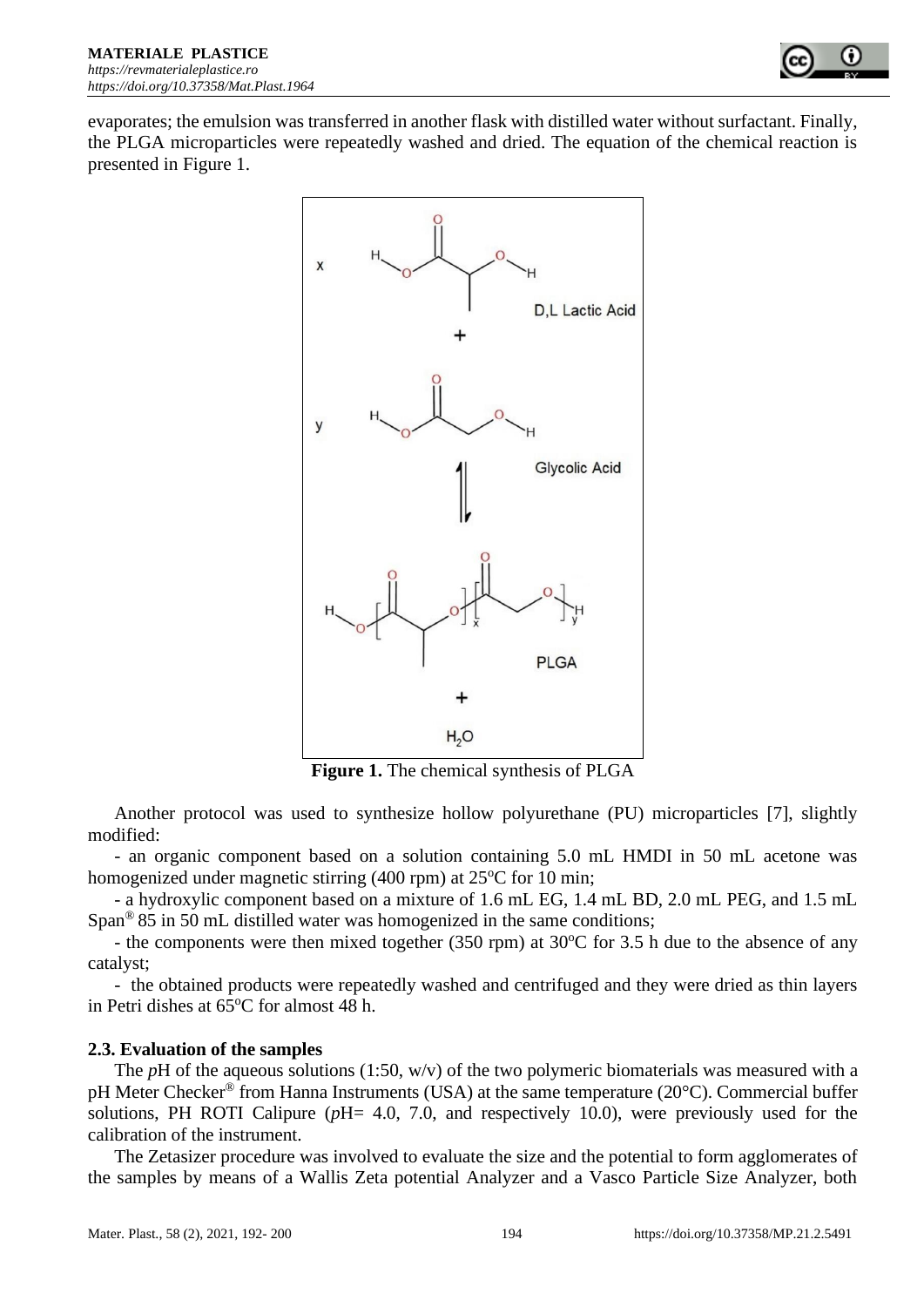devices purchased from Cordouan Technology (France); the following input parameters were set for these analyses: assessment temperature ( $25\pm1$ °C), interval of time ( $30\pm3$  µs), number of channels (around 400), power of laser (90 %), acquisition mode (continuous), analysis mode (Pade-Laplace), Wallis resolution (medium), and Smoluchowski model as Henry function.

*In vitro* evaluation of the samples has been done by direct exposure to primary human gingival fibroblasts (HGF). The protocol consisted in maintaining small amounts of every sample (0.01 g) in cell culture medium at 37°C for a period of 24h. In order to mimic the physiological conditions of the oral cavity and the salivary flow, intermittent shaking was used throughout the 24h period [8]. The International Standard Organization (ISO standard 10993-5:2009) approves this protocol for the evaluation of the cytotoxic effect [9]. The above mentioned cell culture medium was further used for stimulation of the HGF cells in order to find a possible cytotoxic effect.

HGF cells were purchased from the American Type Culture Collection (ATCC<sup>®</sup> PCS-201-018<sup>TM</sup>). The cells were cultured in Fibroblast Basal Medium supplemented with Fibroblast Growth Kit-Low serum. In order to avoid contamination, a mixture of 0.1% Penicillin-Streptomycin-Amphotericin B Solution was added to the medium. The cells were kept under standard conditions: at 37°C and a humidified atmosphere (5% CO<sub>2</sub>) in a Steri-Cycle i160 incubator (Thermo Fisher Scientific, USA).

In order to determine the effect of the samples on HGF cells viability, a MTT (3-(4,5 dimethylthiazol-2-yl)-2,5-diphenyltetrazolium bromide) assay was performed. The technique consisted in evaluating the activity of mitochondrial dehydrogenase from metabolically viable cells. The MTT was reduced by active cells to formazan and further the absorbance was spectrophotometrically measured at 570 nm, according to one of our previous studies [10].

For the evaluation of the cytotoxic effect of the samples on HGF cells, lactate dehydrogenase (LDH) assay was performed. The technique consisted in evaluating the released cytosolic enzyme LDH into the extracellular medium, an effect that occurs when the cellular membrane is damaged. The method is similar with MTT assay, with some exceptions [11]. The amount of LDH released into the medium was evaluated using a microplate reader  $xMark^{TM}$  Microplate from Bio-Rad Laboratories (USA); the absorbance was spectrophotometrically measured at 490 and 680 nm.

IBM SPSS v.23 was used for the statistical analysis of the data. All results were expressed as average values  $\pm$  SE. One-way analysis of variance (ANOVA) followed by Bonferroni multiple comparisons test were applied. \* for p <0.05, \*\* for p <0.01, and \*\*\* for p <0.001 were used. The data processing was reviewed by an independent statistician.

## **3. Results and discussions**

### **3.1. The evaluations of** *p***H**

S. Baliga *et al*. [12] have reported that salivary *p*H, a possible diagnostic biomarker, is between 6.2 and 7.6 with 6.7 as the average value. The *p*H values of the present formulations were satisfactory: 6.65 (PLGA sample) and respectively 6.83 (polyurethane particles).

### **3.2. Zetasizer characterization**

Table 1 presents the Zetasizer characteristics of the synthesized microparticles. These values indicate the obtaining of polymeric microparticles with the mean sizes between 160 and 200 nm, described by a medium homogeneity (the polydispersity index, PDI is 0.5) and with different tendency to form agglomerations according to Gallardo *et al*. [13]: PU biomaterial present a medium stability while the PLGA is stable (Zeta potential is more than +30 mV).

| <b>Sample</b> | Size of structures (nm) |     |                       |
|---------------|-------------------------|-----|-----------------------|
|               | Mean $\pm$ SD           | PDI | Zeta potential $(mV)$ |
| <b>PLGA</b>   | $192 \pm 8$             | 0.5 | $+32.14$              |
| PU            | $161 + 11$              | 0.5 | $+25.35$              |

**Table 1.** The Zetasizer characteristics of samples.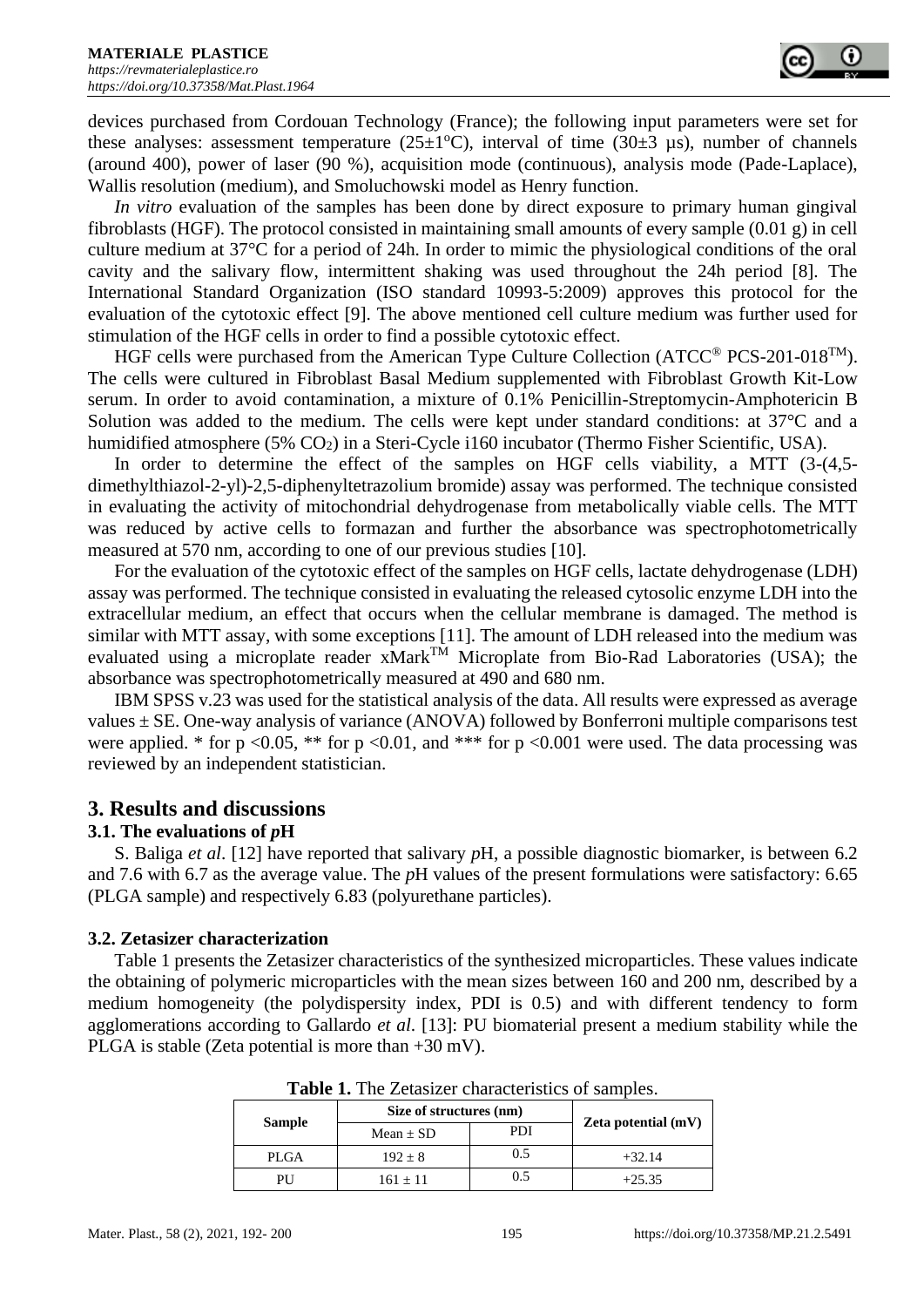

#### **3.3.** *In vitro* **characterization of the samples**

Figure 2 presents the viability percentages of HGF cells after their exposure to the tested samples (PLGA and PU vs. control).



**Figure 2.** Viability of HGF cells - at 24h post-treatment with the PLGA and PU samples by means of MTT assay. Results were expressed as percentage of viable cells (%) compared to Control (untreated cells). The data represent the average values  $\pm$  SE. One-way ANOVA followed by Bonferroni multiple comparisons test were applied for comparison between groups. (\*\* for  $p \le 0.01$ , \*\*\* for  $p \le 0.001$ )

It was observed that the cell viability percentage of HGF cells that were treated with PLGA sample was almost 115%, indicating that the sample elicited a proliferative effect. This effect could have been produced by an interaction of its acidic groups with the MTT reagent, and thus it can be considered a false positive result; similar interactions were identified in other *in vitro* studies [14-16]. HGF cells viability after treatment with PU sample was almost 90 % and this value is specific to a non-cytotoxic sample. However, due to the limitations of the MTT assay, the LDH technique was applied in order to evaluate a potential cytotoxic effect of the samples. The cytotoxic effect was determined at 24h and 48h post-treatment with the samples.

The evaluation of lactate dehydrogenase (LDH) revealed similar results; PLGA sample induced a very low cytotoxicity, almost comparable with the control, while the percentages at 24- and 48-hours post-treatment were increased in the case of PU sample. As it was expected, by increasing the stimulation period, the cytotoxic effect also augmented, hence the cytotoxic percentage was 6.71 % after the treatment with PLGA sample at 24h and 7.79 % at 48h; the same evolution was observed in the case of PU sample (Figure 3).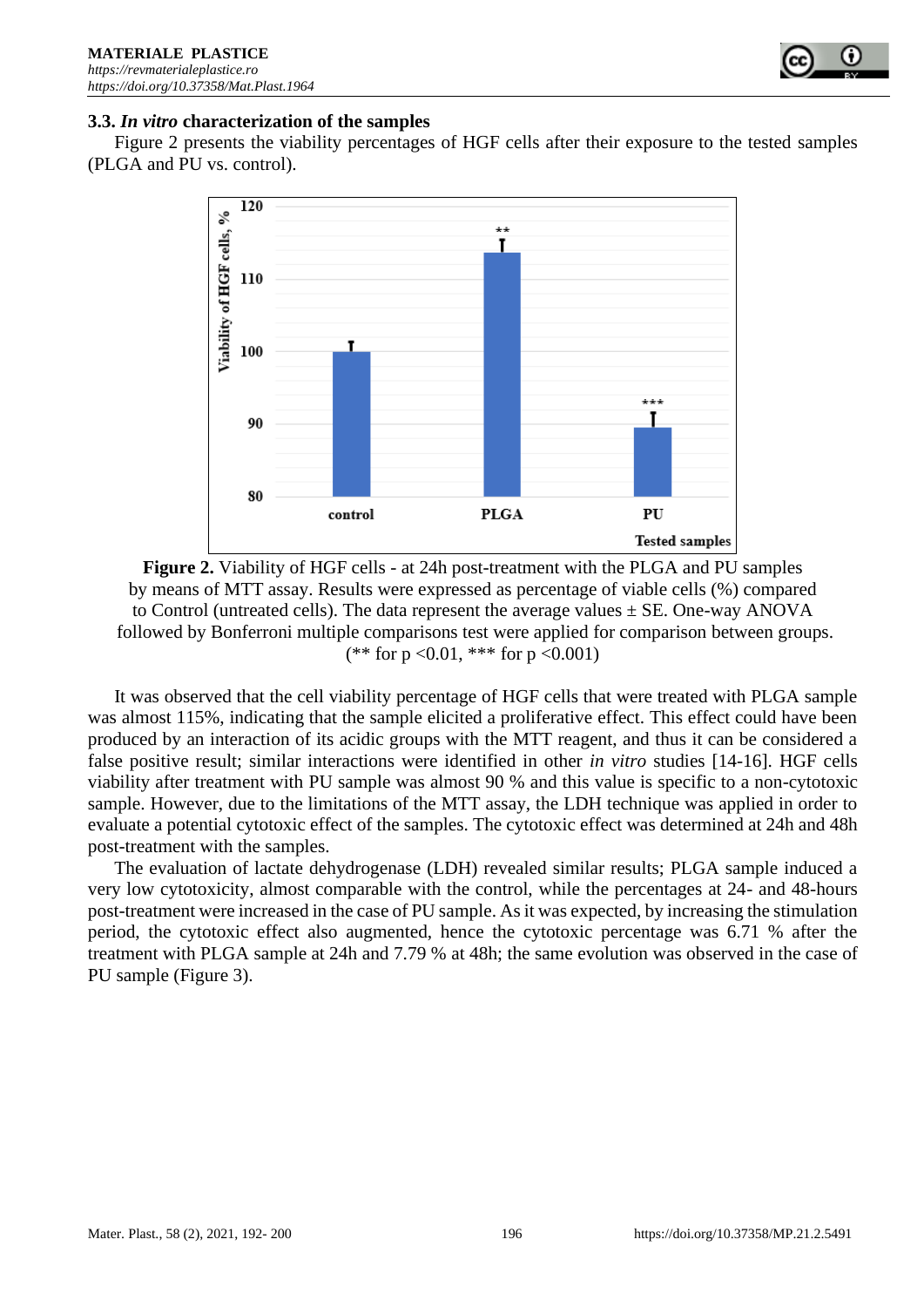

**Figure 3.** The cytotoxicity analysis of PLGA and PU samples on HGF - human gingival fibroblasts at **(A)** 24h and **(B)** 48h post-treatment by means of LDH assay. Results were expressed as percentage of cytotoxicity (%) compared to Control (untreated cells). The data represent the average values  $\pm$  SE. One-way ANOVA followed by Bonferroni multiple comparisons test were applied (\* for p < 0.05, \*\* for p < 0.01)

The biocompatibility is an essential parameter of the new polymeric composites in regard to their clinical use [8]. Polyurethanes are biocompatible materials that have a long history, more than a half of a century, in different medical applications [9]. However, the present study reveals that PLGA microparticles are even better than PU.

In order to evaluate the biocompatibility of dental materials many *in vitro* oral models are used as they have different advantages when compared to *in vivo* experiments; they consist in performance under well-controlled parameters, ease of reproducibility and low costs [17]; nowadays, the *in vitro* studies performed in specific experimental conditions represent the most proper determination of potential cytotoxic and mutagenic properties of a new synthesized material [18-22].

Given the fact that gingival fibroblasts are directly exposed to the orthodontic implants in normal physiological conditions, the HGF cells represent a good option for evaluating the effect of dental materials. The present results indicated that PLGA sample may be considered as a biocompatible material used in different orthodontic treatments, as they did not decrease HGF cells viability and also had a lower cytotoxic effect than the PU sample. Malkoc S *et al*. [23] have used the same procedures to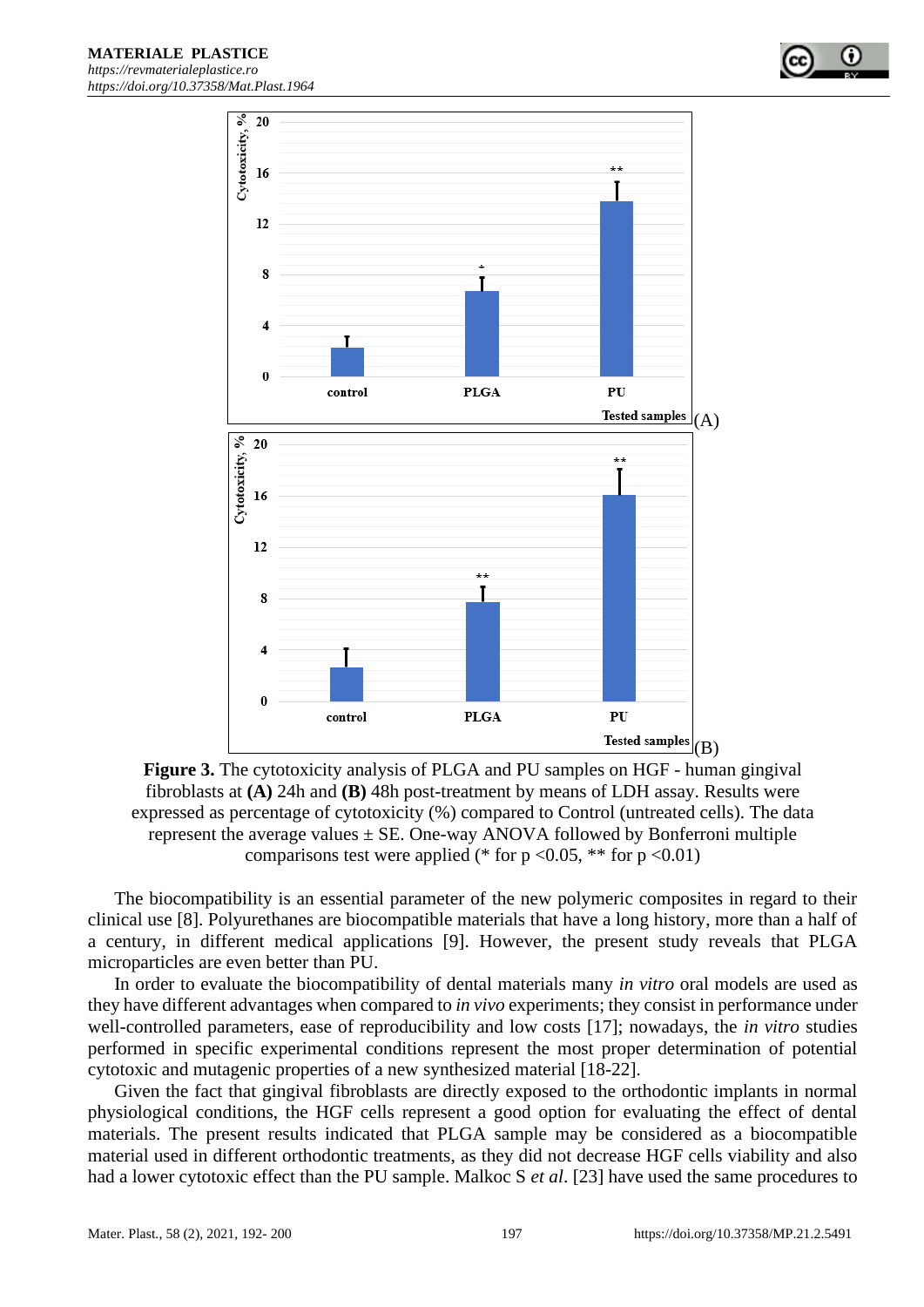evaluate mini dental implants. They indicated that the implants acquired from titanium alloy and from stainless steel did not showed a cytotoxic effect on gingival fibroblasts [23].

Dental materials come in contact with tissues and cells and frequently cause damages. They can have a significant allergic, toxic or carcinogenic effect. The physico-chemical qualities and biocompatibility of dental materials such as composites, are necessary conditions in their use in the oral cavity [24-26]. Polymethyl methacrylate (PMMA) [-{CH<sub>2</sub>-C(CH<sub>3</sub>)-CO-OCH<sub>3</sub>}-] was the most popular material used in dentistry since introduction in 1937 [27, 28]. The properties of composites are influenced by type and extent of filler and inorganic silane and correct distribution of nanoparticles in the organic phase. *In vitro* studies are necessary to evaluate the biocompatibility of all dental materials [29-31].

## **4. Conclusions**

This paper describes the obtaining and a preliminary characterization of two types of polymeric microparticles based on PLGA or PU with a possible application as biomaterials in dentistry. The experimental results reveal the non-cytotoxic potential of the microparticles with a mean size between 160 and 200 nm; the toxicity evaluations, based on ISO standards (MTT and LDH assays on the primary human gingival fibroblasts), show that the synthesized products did not manifest important inhibitory potential on the viability of HGF cells; all objectives of this study have been accomplished and both samples can be further tested in different specific clinical trials.

Although the biomechanical properties of polymeric materials are dictated by their bulk properties, their interactions with tissues are governed by their surface properties, which can be easily adapted to specific requirements.

## **References**

1. WILLIAMS, D.F., On the mechanisms of biocompatibility, *Biomaterials* **29**(20), 2008, 2941-2953. [https://doi.org/10.1016/j.biomaterials.2008.04.023.](https://doi.org/10.1016/j.biomaterials.2008.04.023)

2. WILLIAMS, D.F., On the nature of biomaterials, *Biomaterials* **30**(30), 2009, 5897-5909. [https://doi.org/10.1016/j.biomaterials.2009.07.027.](https://doi.org/10.1016/j.biomaterials.2009.07.027)

3. CHEN, F.M., LIU, X., Advancing biomaterials of human origin for tissue engineering, *Prog. Polym. Sci*. **53**, 2016, 86-168. [https://doi.org/10.1016/j.progpolymsci.2015.02.004.](https://doi.org/10.1016/j.progpolymsci.2015.02.004)

4. SAINI, M., SINGH, Y., ARORA, P., ARORA, V., JAIN, K., Implant biomaterials: A comprehensive review, *World J. Clin. Cases* **3**(1), 2015, 52-57. [https://doi.org/10.12998/wjcc.v3.i1.52.](https://doi.org/10.12998/wjcc.v3.i1.52)

5. MAITZ, M.F., Applications of synthetic polymers in clinical medicine, *Biosurf Biotribol,* **1**, 2015, pp. 161-176

6. SAH, H., Microencapsulation techniques using ethyl acetate as a dispersed solvent: effects of its extraction rate on the characteristics of PLGA microspheres. *J Control Release,* **47**(3), 1997, 233–245.

7. BORCAN, L.C., DUDAS, Z., LEN, A., FUZI, J., BORCAN, F., TOMESCU, M.C., Synthesis and characterization of a polyurethane carrier used for a prolonged transmembrane transfer of a chili pepper extract, *Int. J. Nanomed.* **13**, 2018, 7155-7166. [https://doi.org/10.2147/IJN.S181667.](https://doi.org/10.2147/IJN.S181667)

8. CHEN, Z., PATWARI, M., LIU, D., Cytotoxicity of orthodontic temporary anchorage devices on human periodontal ligament fibroblasts in vitro, *Clin. Exp. Dent. Res.* **5**(6), 2019, 648-654. [https://doi.org/10.1002/cre2.230.](https://doi.org/10.1002/cre2.230)

9. ISO 10993-5:2009. Biological evaluation of medical devices – Part 5: Tests for in vitro cytotoxicity. ISO catalogue, edition 3.

10. POPOVICI, R.A., VADUVA, D., PINZARU, I., DEHELEAN, C.A., FARCAS, C.G., CORICOVAC, D., DANCIU, C., POPESCU, I., ALEXA, E., LAZUREANU, V., STANCA, H.T., A Comparative Study On The Biological Activity Of Essential Oil And Total Hydro-Alcoholic Extract Of Satureja Hortensis L, *Exp. Ther. Med*. **18**, 2019, 932-942.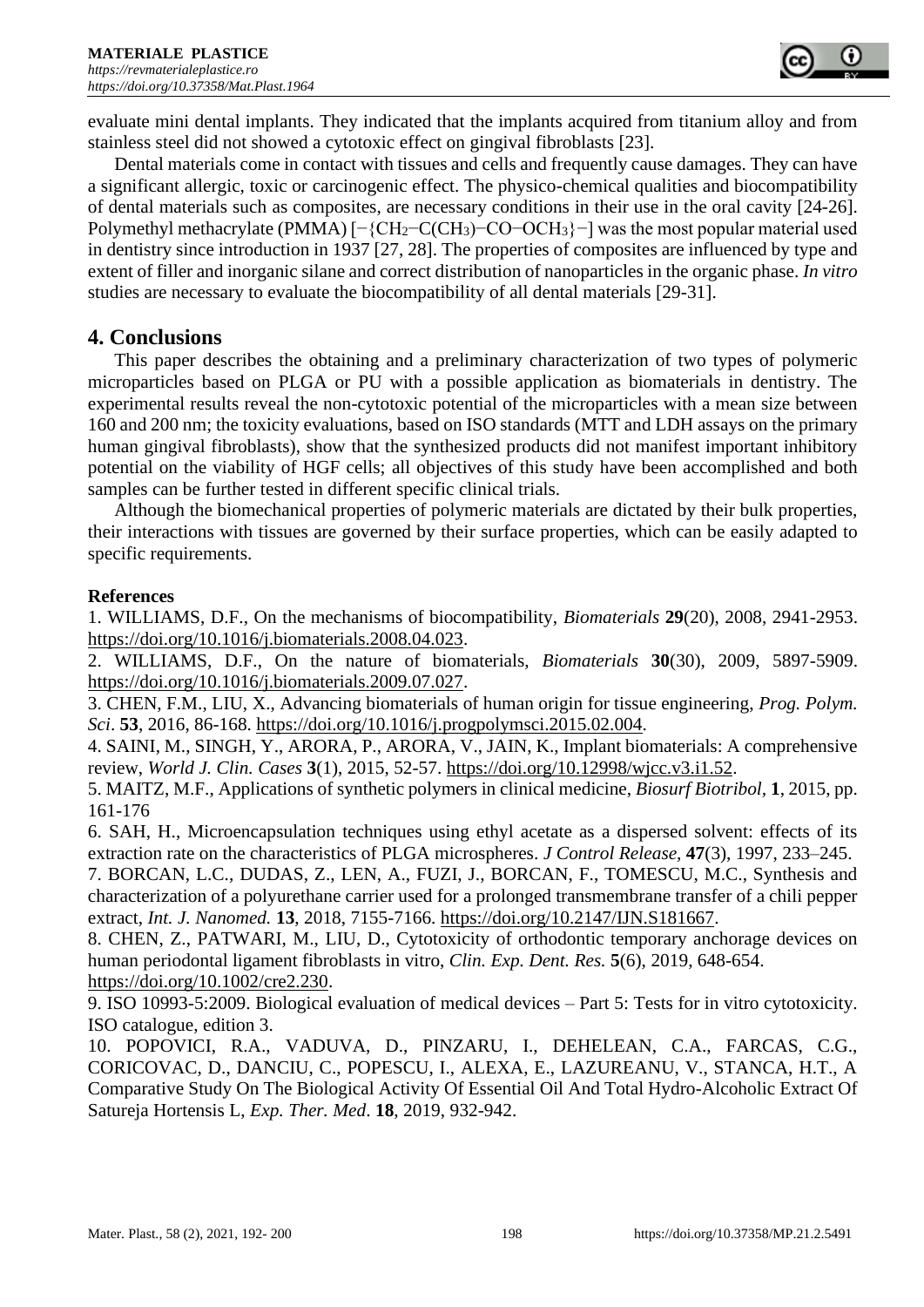11. DANCIU, C., MUNTEAN, D., ALEXA, E., FARCAS, C., OPREAN, C., ZUPKO, I., BOR, A., MINDA, D., PROKS, M., BUDA, V., HANCIANU, M., CIOANCA, O., SOICA, C., POPESCU, S., DEHELEAN, C.A., Phytochemical Characterization and Evaluation of the Antimicrobial, Antiproliferative and Pro- Apoptotic Potential of Ephedra alata Decne. Hydroalcoholic Extract against the MCF-7 Breast Cancer Cell Line, *Molecules* **24**(1), 2018, 13.

[http://doi.org/10.3390/molecules24010013.](http://doi.org/10.3390/molecules24010013)

12. BALIGA, S., MUGLIKAR, S., KALE, R., Salivary pH: A diagnostic biomarker, *J. Indian Soc. Periodontol*. **17**(4), 2013, 461-465. [https://doi.org/10.4103/0972-124X.118317.](https://doi.org/10.4103/0972-124X.118317)

13. GALLARDO, V., MORALES, M.E., RUIZ, M.A., DELGADO, A.V., An experimental investigation of the stability of ethylcellulose latex: correlation between zeta potential and sedimentation, *Eur. J. Pharm. Sci.* **26**(2), 2005, 170-175. [https://doi.org/10.1016/j.ejps.2005.05.008.](https://doi.org/10.1016/j.ejps.2005.05.008)

14. HALKAI, K.R., MUDDA, J.A., SHIVANNA, V., PATIL, V., RATHOD, V., HALKAI, R., Cytotoxicity evaluation of fungal-derived silver nanoparticles on human gingival fibroblast cell line: An in vitro study, *J. Conserv. Dent*. **22**, 2019, 160-163. [https://doi.org/10.4103/JCD.JCD\\_518\\_18.](https://doi.org/10.4103/JCD.JCD_518_18)

15. VAHABI, S., YADEGARY, Z., KARAMSHAHI, M., Evaluating the adhesion of human gingival fibroblasts and MG-63 osteoblast-like cells to activated PRP-coated membranes, *Cell Tissue Bank* **20**, 2019, 339-349. [https://doi.org/10.1007/s10561-019-09772-9.](https://doi.org/10.1007/s10561-019-09772-9)

16. PANDOLEON, P., BAKOPOULOU, A., PAPADOPOULOU, L., KOIDIS, P., Evaluation of the biological behaviour of various dental implant abutment materials on attachment and viability of human gingival fibroblasts. *Dent. Mater*. **35**, 2019, 1053-1063. [https://doi.org/10.1016/j.dental.2019.04.010.](https://doi.org/10.1016/j.dental.2019.04.010)

17. TOY, E., MALKOC, S., COREKCI, B., BOZKURT, B.S., HAKKI, S.S., Real-time cell analysis of the cytotoxicity of orthodontic brackets on gingival fibroblasts, *J. Appl. Biomater. Funct. Mater*. **12**, 2014, 248-255. [https://doi.org/10.5301/JABFM.5000165.](https://doi.org/10.5301/JABFM.5000165)

18. GALEOTTI, A., UOMO, R., SPAGNUOLO, G., PADUANO, S., CIMINO, R., VALLETTA, R., D'ANTO, V., Effect of pH on in vitro biocompatibility of orthodontic miniscrew implants, *Prog. Orthod*. **14**, 2013, 15. [https://doi.org/10.1186/2196-1042-14-15.](https://doi.org/10.1186/2196-1042-14-15)

19. PILLAI, A.R., GANGADHARAN, A., GANGADHARAN, J., KUMAR, N.V., Cytotoxic effects of the nickel release from the stainless steel brackets: An in vitro study. *J. Pharm. Bioall. Sci*. **5**, 2013, S1- 4. [https://doi.org/10.4103/0975-7406.113279.](https://doi.org/10.4103/0975-7406.113279)

20. MARTIN-CAMEAN, A., JOS, A., PUERTO, M., CALLEJA, A., IGLESIAS-LINARES, A., SOLANO, E., CAMEAN, A.M., In vivo determination of Aluminum, Cobalt, Chromium, Copper, Nickel, Titanium and Vanadium in oral mucosa cells from orthodontic patients with mini-implants by Inductively coupled plasma-mass spectrometry (ICP-MS). *J. Trace Elem. Med. Biol*. **32**, 2015, 13-20. [https://doi.org/10.1016/j.jtemb.2015.05.001.](https://doi.org/10.1016/j.jtemb.2015.05.001)

21. VLAD, C.S., DUMITRASCU, V., VLAD, D.C., POPESCU, R., CIMPORESCU, A., FLANGEA, C., CHEVERESAN, A., SIPOS, S., BARAC, S., MALITA, I., Effects of Materials Based on Acrylic Resines on Inflammatory Markers IL-8 and TGFβ1 in Gingival Crevicular Fluid, *Mater. Plast*. **55**(1), 2018, 111-114.

22. VLAD, D.C., DUMITRASCU, V., POPESCU, R., CIMPORESCU, A., VLAD, C.S., FLANGEA, C., GRECU, D.S., VAGVOLGYI, C., PAPP, T., HORHAT, F., Gas Chromatography–mass Spectrometry Evidences for New Chemical Insights of Momordica charantia, *Rev. Chim. (Bucharest)* **66**(11), 2015, 1914-1920.

23. MALKOC, S., OZTURK, F., COREKCI, B., BOZKURT, B.S., HAKKI, S.S., Real-time cell analysis of the cytotoxicity of orthodontic mini-implants on human gingival fibroblasts and mouse osteoblasts. *Am. J. Orthod. Dentofacial Orthop*. **141**, 2012, 419-426.

[https://doi.org/10.1016/j.ajodo.2011.12.009.](https://doi.org/10.1016/j.ajodo.2011.12.009)

24. OLARIU, I., RADU, R., OLARIU, T., SERAFIM, A.C., POPOVICI, R.A., FLORESCU, S., NICA, C., TODOR, L., TIGMEANU, C.V., An Analysis of Dental Implants Survival and Success, *Rev. Chim.,* **69**(9), 2018, 2465-2466.